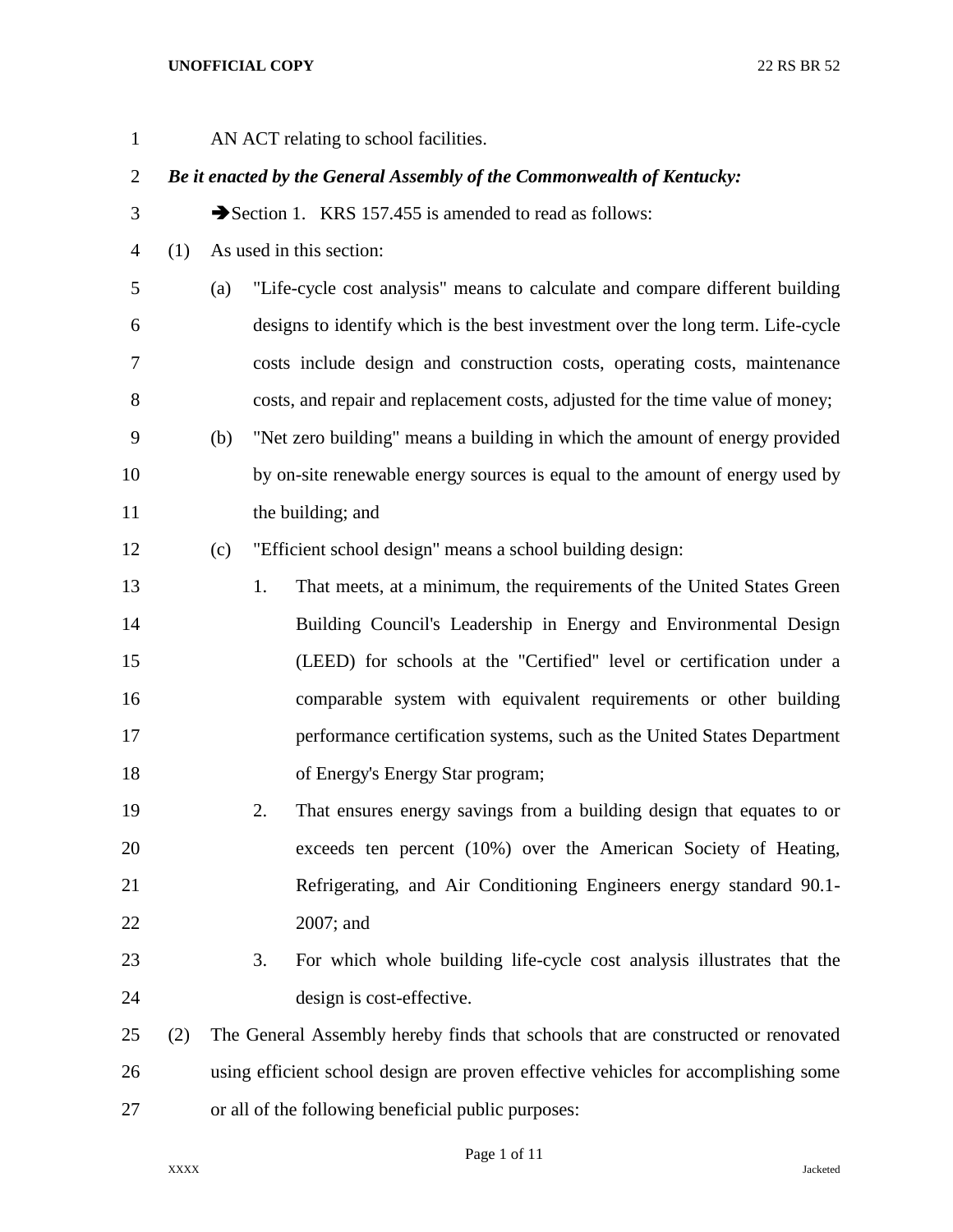| $\mathbf{1}$   |     | (a) | Lower operating costs and increased asset value;                                 |
|----------------|-----|-----|----------------------------------------------------------------------------------|
| $\overline{2}$ |     | (b) | Reduced waste sent to landfills;                                                 |
| 3              |     | (c) | Conservation of energy and water;                                                |
| 4              |     | (d) | Reduced storm drainage runoff;                                                   |
| 5              |     | (e) | Healthier, safer environments for occupants;                                     |
| 6              |     | (f) | Reduced emissions of greenhouse gases; and                                       |
| 7              |     | (g) | Improved student attendance and performance by:                                  |
| 8              |     |     | Using the building as a teaching tool;<br>1.                                     |
| 9              |     |     | Using the local environment as a context for curriculum integration;<br>2.       |
| 10             |     |     | 3.<br>Providing rigorous, highly relevant, and applied learning; and             |
| 11             |     |     | Improving productivity by making buildings healthier for occupants,<br>4.        |
| 12             |     |     | especially through the increased use of natural light.                           |
| 13             | (3) |     | The Kentucky Department of Education and all school districts undertaking the    |
| 14             |     |     | construction of new school buildings or the major renovation of existing school  |
| 15             |     |     | buildings are strongly encouraged to:                                            |
| 16             |     | (a) | Meet or exceed efficient school design standards in planning and designing all   |
| 17             |     |     | new buildings and major renovation projects;                                     |
| 18             |     | (b) | Use life-cycle cost analysis to evaluate different design proposals; and         |
| 19             |     | (c) | Consider the possibility that each new school building or major renovation of    |
| 20             |     |     | a building could be a net zero building, either during the construction or       |
| 21             |     |     | renovation, or at a later date as resources become available.                    |
| 22             | (4) |     | $[(a)$ The Kentucky efficient school design trust fund is hereby created as a    |
| 23             |     |     | restricted account to be administered by the Department of Education.            |
| 24             |     |     | (b) The account may receive contributions, gifts, donations, appropriations, and |
| 25             |     |     | any other moneys made available for the account. Notwithstanding KRS             |
| 26             |     |     | 45.229, any moneys remaining in the account at the close of a fiscal year shall  |
| 27             |     |     | not lapse, but shall be carried forward into the succeeding fiscal year to be    |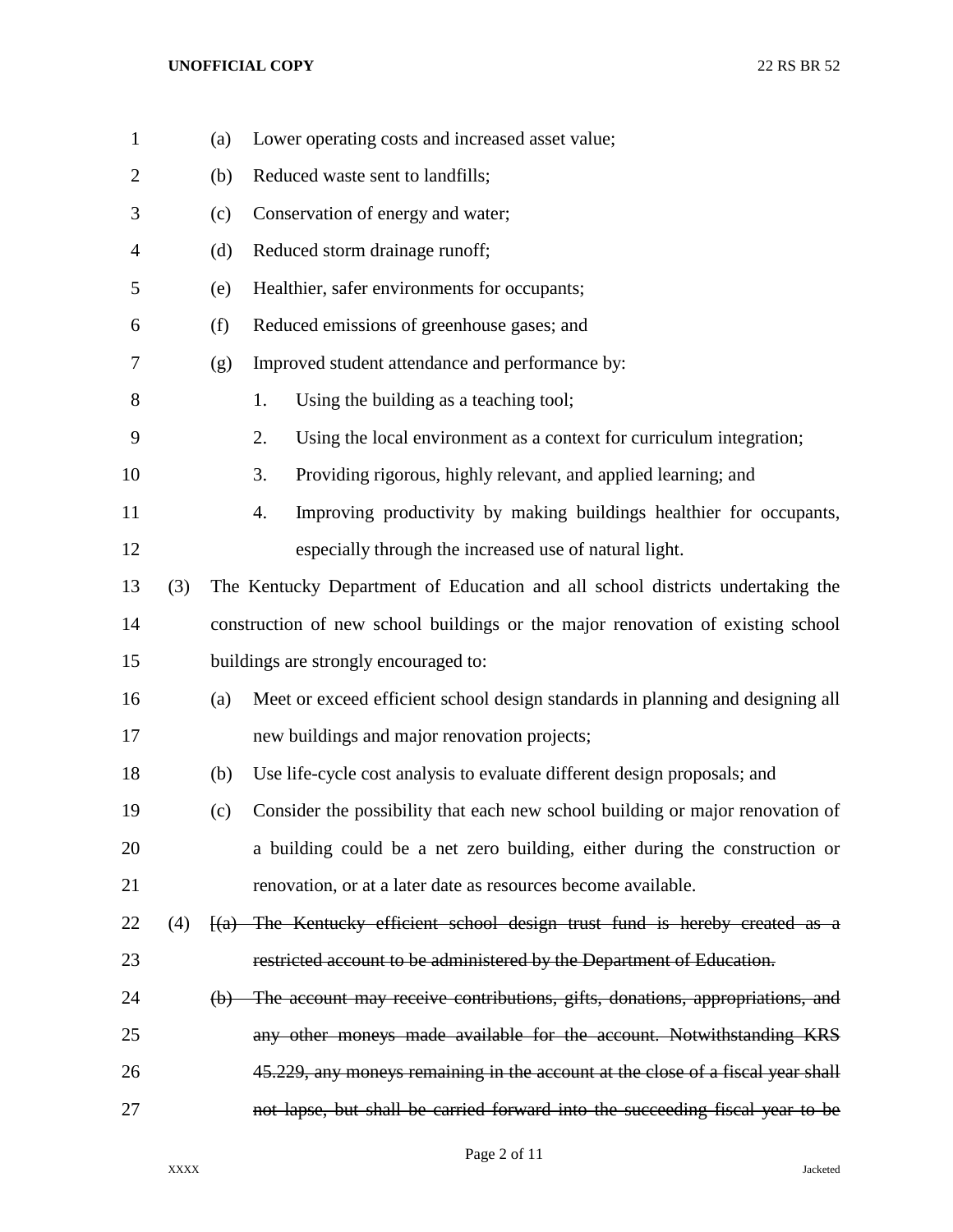| 1              | used for the purposes set forth in this section. Interest on moneys in the                |
|----------------|-------------------------------------------------------------------------------------------|
| $\overline{2}$ | account shall accrue to the account.                                                      |
| 3              | Moneys in the account shall be used to offset the initial additional cost, if any,<br>(e) |
| 4              | associated with the construction or renovation of school buildings using                  |
| 5              | efficient school design.                                                                  |
| 6              | The Kentucky Board of Education shall promulgate administrative regulations<br>(d)        |
| 7              | pursuant to KRS Chapter 13A to prescribe how a local school district may                  |
| 8              | qualify for and use funds from the account created by this subsection.                    |
| 9              | $(5)$ The Department of Education shall develop and adopt guidelines for efficient        |
| 10             | school design, net zero buildings, and life-cycle cost analysis, including the            |
| 11             | identification of appropriate computer-based simulation programs for use in               |
| 12             | undertaking life-cycle cost analysis.                                                     |
| 13             | The Department of Education and the Office of Energy Policy shall assist<br>$(5)$ $(6)$   |
| 14             | school districts in:                                                                      |
| 15             | Developing methods for measuring ongoing operating savings resulting from<br>(a)          |
| 16             | the use of efficient school design;                                                       |
| 17             | Identifying sources for training for school staff and students to ensure that<br>(b)      |
| 18             | efficient school design features and components are fully utilized; and                   |
| 19             | Identifying ways that efficient school design and its energy-saving<br>(c)                |
| 20             | components can be integrated into the school curriculum.                                  |
| 21             | The Department of Education and the Office of Energy Policy shall, by November<br>(7)     |
| 22             | 1, 2010, and each year thereafter, for the fiscal year ending on June 30 of that year,    |
| 23             | prepare a report that shall be submitted to the Legislative Research Commission and       |
| 24             | the Governor. The report shall address new school buildings or building renovations       |
| 25             | and shall include but not be limited to the following:                                    |
| 26             | An assessment of the implementation of efficient school design within<br>(a)              |
| 27             | Kentucky's education system;                                                              |

Page 3 of 11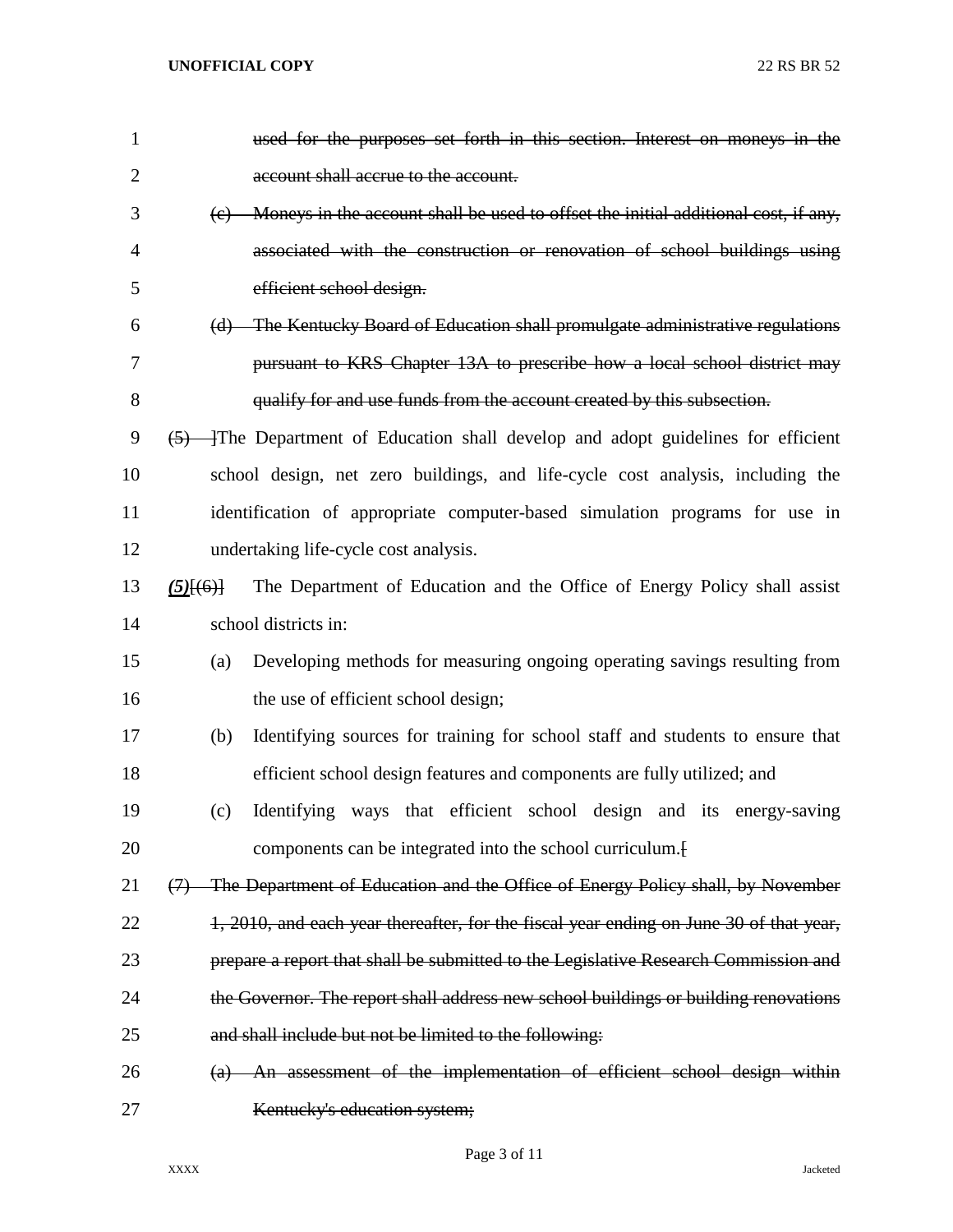| $\mathbf{1}$   |     | (b) Documented energy savings from any buildings built using efficient school           |
|----------------|-----|-----------------------------------------------------------------------------------------|
| $\overline{2}$ |     | design or net zero school buildings in operation;                                       |
| 3              |     | (c) A list of the new or renovated school buildings completed or identified for         |
| 4              |     | future construction during the prior year using efficient school design,                |
| 5              |     | including the name of the school district, name of the school, total project            |
| 6              |     | cost, additional cost or savings, if any, associated with efficient school design       |
| 7              |     | features, and efficient school design features included in the project;                 |
| 8              |     | (d) A list of all school buildings that operate as a net zero building, and school      |
| 9              |     | buildings which school districts plan to convert to net zero. The list shall            |
| 10             |     | include the name of the school district, the name of the school, the total cost         |
| 11             |     | associated with the school building becoming a net zero building, and the               |
| 12             |     | components that will be installed to make the building a net zero building;             |
| 13             |     | Any recommendations relating to efficient school design; and<br>(e)                     |
| 14             |     | A list of new school buildings completed during the prior year without using<br>(f)     |
| 15             |     | efficient school design and an explanation of why efficient school design was           |
| 16             |     | not used.                                                                               |
| 17             |     | Section 2. KRS 198B.060 is amended to read as follows:                                  |
| 18             | (1) | Each local government shall employ a building official or inspector and other code      |
| 19             |     | enforcement personnel as necessary, or shall contract for inspection and code           |
| 20             |     | enforcement services in accordance with subsections $(8)$ and $(11)$ of this section to |
| 21             |     | enforce the Uniform State Building Code within the boundaries of its jurisdiction,      |
| 22             |     | except that permits, inspections, and certificates of occupancy shall not be            |
| 23             |     | mandatory for single-family residences unless a local government passes an              |
| 24             |     | ordinance requiring inspections of single-family residences.                            |
| 25             | (2) | (a) Local governments shall be responsible for the examination and approval or          |
| 26             |     | disapproval of plans and specifications for churches having a capacity of four          |
| 27             |     | hundred $(400)$ or less persons, and six thousand $(6,000)$ or less square feet of      |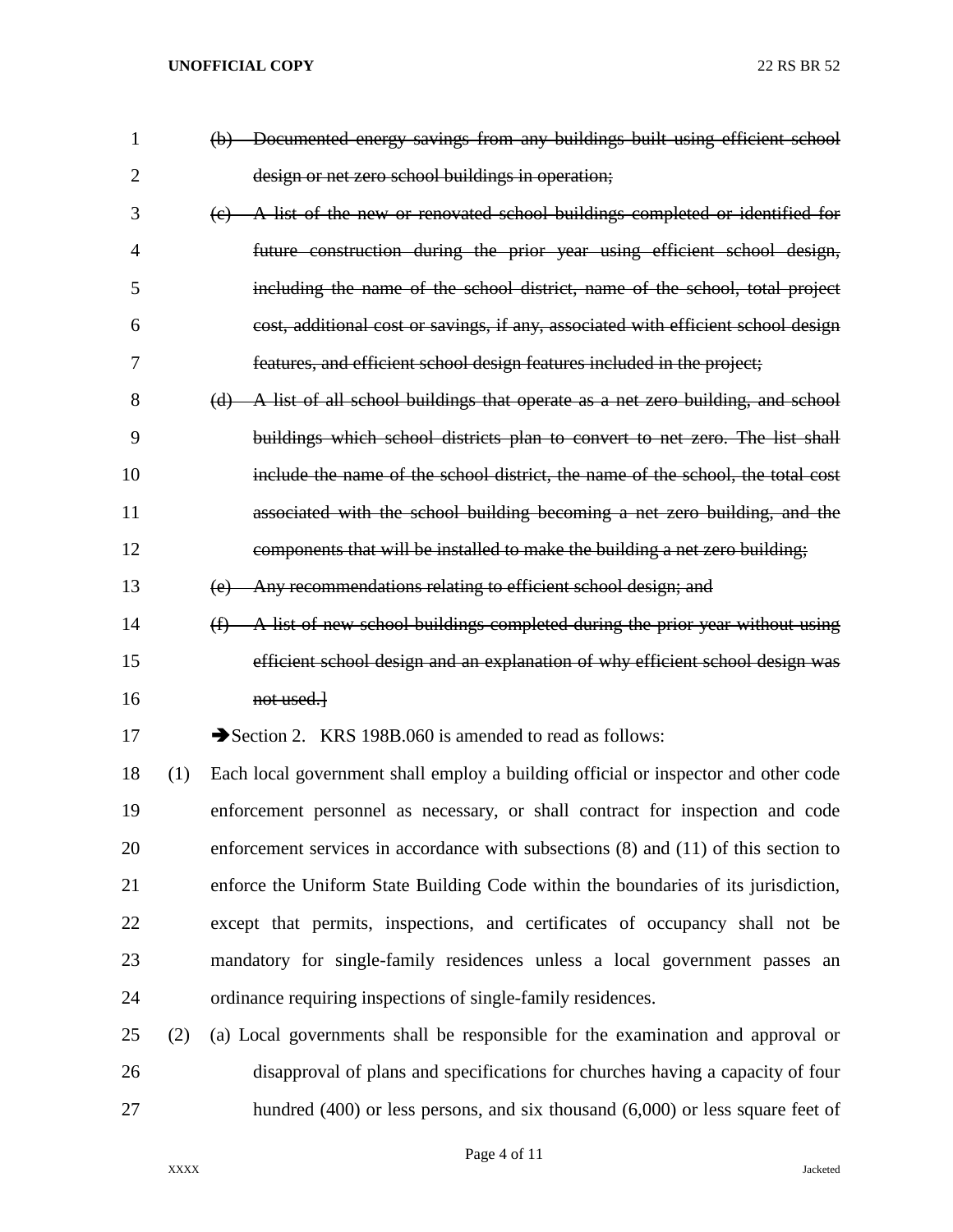total floor area, and buildings of no more than three (3) stories in height, exclusive of attic and basement, which do not contain more than twenty thousand (20,000) square feet of floor area, and are not intended for educational, institutional, or high hazard occupancy; or assembly, business, or industrial occupancy in excess of one hundred (100) persons, except churches as stated in this subsection, or for use as a frozen food locker plant as defined in KRS 221.010.

 (b) Local governments shall be responsible for the issuance and revocation of building permits, licenses, certificates, and similar documents which cover activities within their area of responsibility, and the inspection of all buildings pursuant to this chapter and the Uniform State Building Code. Each local government issuing a building or demolition permit or an initial certificate of occupancy on a new structure shall send a copy of the permit or certificate to the commissioner for his or her use in maintaining an accurate housing inventory for Kentucky.

 *(c) Notwithstanding the provisions of paragraph (a) of this subsection, local governments may have jurisdiction for plan review, inspection, and enforcement responsibility over buildings intended for educational purposes, other than licensed day-care centers, but only when agreed to in writing by the local government and the department. Copies of documentation related to plan review, inspection, and enforcement shall be provided to the Kentucky Department of Education at the time they are issued to the district. Any agreements relating to expanded jurisdiction in effect on the effective date of this Act may be amended accordingly.*

 (3) Urban-county governments may determine service districts within their boundaries within which farm dwellings and other farm buildings, not used in the business of retail trade or as a place of regular employment for ten (10) or more people, shall be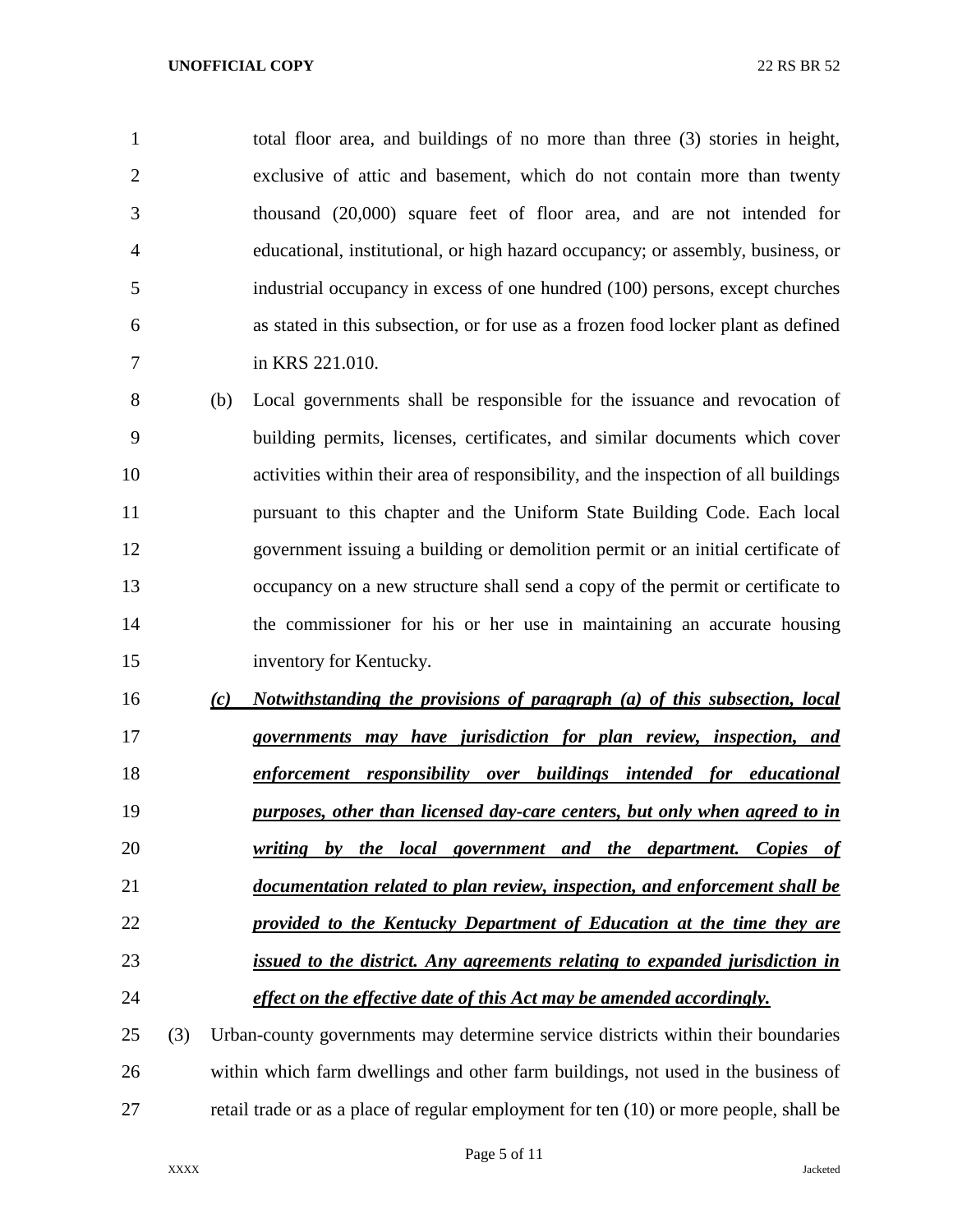exempt from the requirements of the Uniform State Building Code. The determination may be reviewed and altered by the department.

- (4) (a) With the exception of single-family dwellings, the department shall be responsible for the examination and approval or disapproval of plans and specifications for all buildings which are not the responsibility of local governments. The department may issue and revoke permits, licenses, certificates, and similar documents within its area of responsibility, and shall have concurrent jurisdiction with local governments for the inspection of all buildings pursuant to this chapter and the Uniform State Building Code.
- (b) If the commissioner determines that the local jurisdiction is not adequately performing any portion of its program, the department may preempt that portion of a local program, except that the department shall not preempt or assert jurisdiction for the enforcement of the code on single-family dwellings. The commissioner shall explain his or her reasons for preemption in writing and provide a copy to the local jurisdiction.
- (c) The local jurisdiction may appeal the preemption directly to the commissioner, and the department shall review the appeal according to the procedures found in subsections (8) to (10) of KRS 198B.070. No preemption by the commissioner shall take place until a final decision has been issued in an appeal under this subsection.
- (d) If the department preempts any portion of a local program, it shall collect the fees applicable to that portion of the program.
- (5) (a) Any local government may petition the commissioner requesting that additional plan review functions be allocated to that local government. The petition shall include evidence of the local government's capability to perform additional plan review functions.
- 

(b) The commissioner, after review of the petition and supporting evidence, may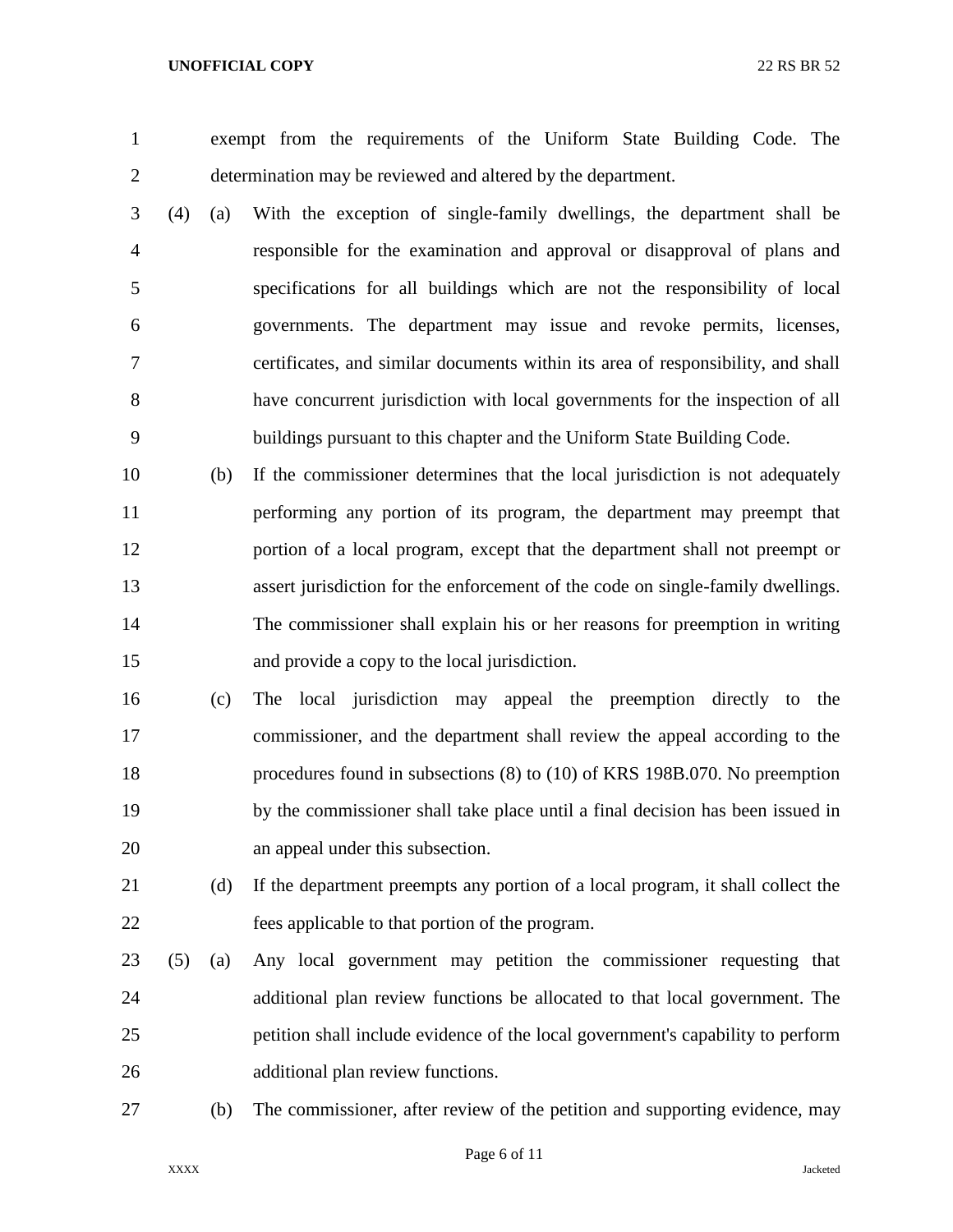grant or deny to the local government any part of a request for additional responsibility. If the commissioner denies any part of a petition, he or she shall explain his or her reasons for denial in writing, and provide a copy to the local government.

- (c) A local government may appeal the denial directly to the commissioner, and the department shall review the appeal according to the procedures found in 7 subsections (8) to (10) of KRS 198B.070.
- (d) If the local government is granted additional responsibility by the commissioner, the department shall hold concurrent jurisdiction over the additional responsibility, but the local government shall collect any fees for functions it performs pursuant to the additional responsibility.
- (6) Any local government may also petition the commissioner requesting that plans and specifications inspection, building inspection, and approval responsibility relating to the application of local plumbing permits for local installations be allocated to the local government. The petition shall not be granted unless the local government has demonstrated to the commissioner that it can perform these functions in accordance with KRS 198B.050 to 198B.090.

 (7) The commissioner shall expedite the review of plans and specifications by assigning responsibilities and coordinating review activities among the department's various functional divisions so as to prevent unnecessary duplication in the review of plans and specifications.

- (8) No building shall be constructed in this state until a local building official and an official representing the department, if the department has jurisdiction, issue a permit for the construction. Nothing in this subsection shall require a single-family dwelling to be permitted or inspected unless a local government has established a building inspection program as set out in this section.
- (9) The local building official or the representative of the department shall issue a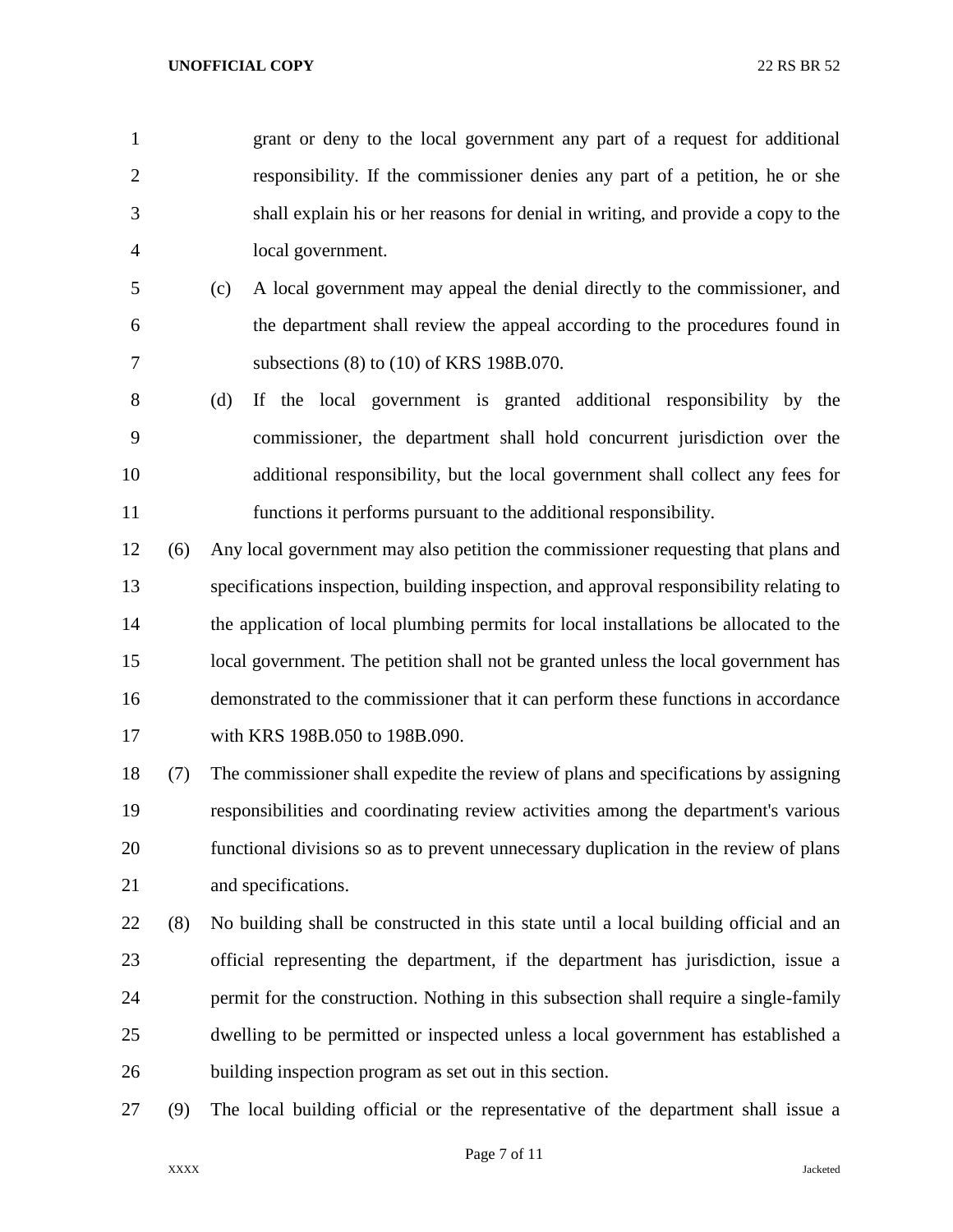permit if the proposed building satisfies the requirements of the Uniform State Building Code and if the party desiring to construct the building has complied with all other legal requirements concerning the location and construction of the building. The applicant for a building permit, by the act of applying for the permit, shall be deemed to have consented to inspection by the local government or the department, of the building during construction and upon the completion of construction for the purpose of determining that the building is constructed in compliance with the Uniform State Building Code.

 (10) (a) No permit for building, construction, reconstruction, renovation, demolition, or maintenance or for any activity related to building, construction, reconstruction, renovation, demolition, or maintenance shall be issued by any building department or by any political subdivision of the Commonwealth of Kentucky to any person seeking the permit unless the person shall assure, by affidavit, that all contractors and subcontractors employed, or that will be employed, on activity covered by the permit shall be in compliance with Kentucky requirements for workers' compensation insurance according to KRS Chapter 342 and unemployment insurance according to KRS Chapter 341.

 (b) Any person who fails to comply with the assurances required under paragraph (a) of this subsection upon such finding by a court of competent jurisdiction, 21 shall be fined an amount not to exceed four thousand dollars (\$4,000) or an amount equal to the sum of all uninsured and unsatisfied claims brought under the provisions of KRS Chapter 342 and unemployment insurance claims for which no wages were reported as required by KRS Chapter 341, whichever is greater.

 (c) The penalty imposed in paragraph (b) of this subsection shall be enforced by the county attorney for the county in which the violation occurred.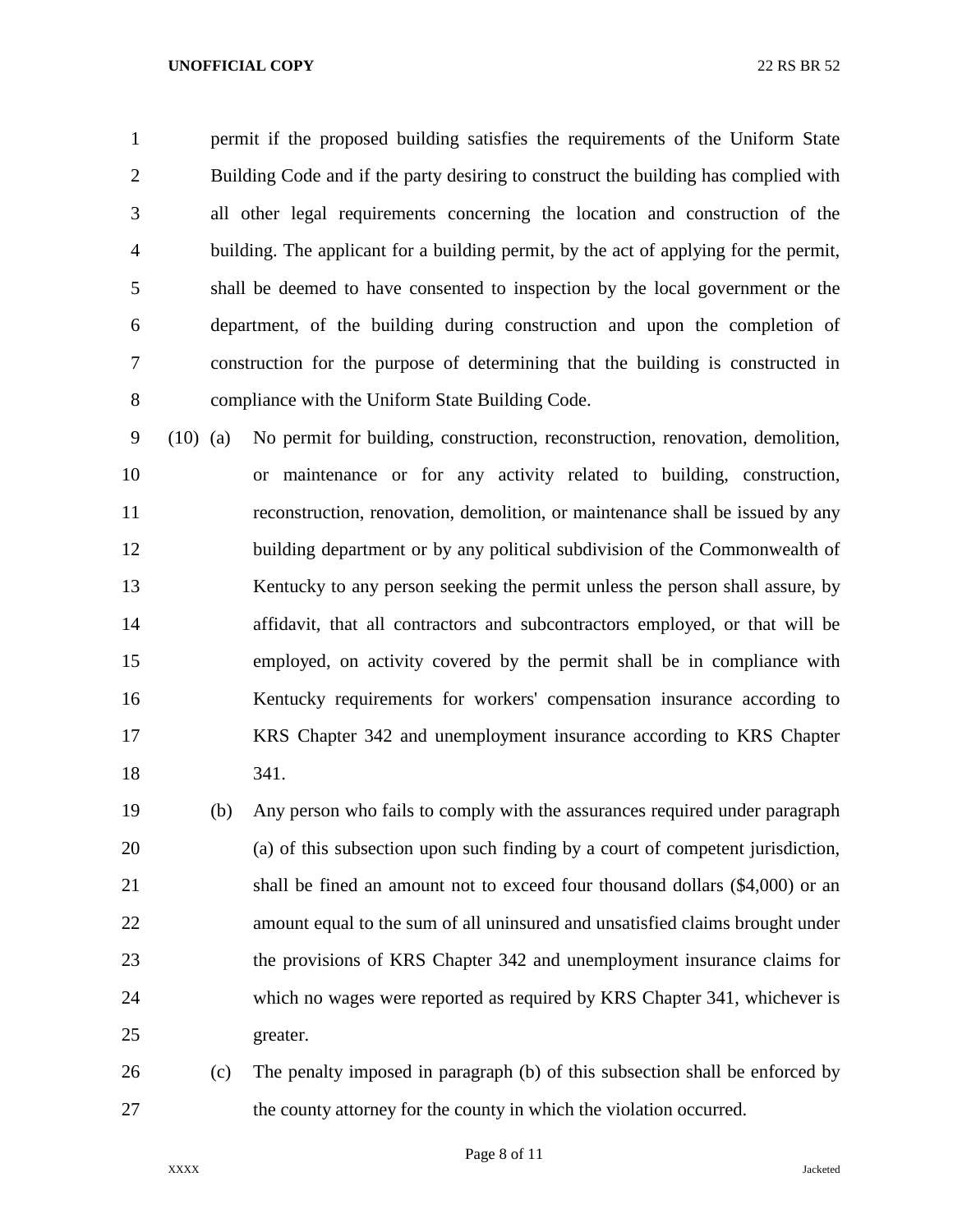(11) A certified electrical inspector shall be employed by, or contracted for, or contracted with a local government having responsibility over buildings described in this section as part of its building inspection program. After a certified electrical inspector has been provided for by the local government or the department, no utility shall initiate permanent electrical service to any new building, or any building which has been moved, until a final certificate of approval has been issued by a certified electrical inspector. Unless the department shall notify the utility in writing as to which buildings are subject to department approval, it shall be presumed by the utility that the building is subject to the jurisdiction of the local government. However, nothing in this section shall prohibit the supply or use of necessary electrical services during the construction and testing process.

 (12) This section shall apply to industrialized building systems, but destructive disassembly of industrialized building systems which carry a seal of approval pursuant to a manufactured building law in the state in which they were manufactured, which seal of approval is accepted by the department, shall not be performed in order to conduct the tests or inspections.

 (13) No building on which construction was begun nor any industrialized building system on which site preparation and assembly were begun after the Uniform State Building Code became effective shall be occupied until the local building official or a representative of the department issues a certificate of occupancy certifying that the building was constructed in conformance with the standards of the Uniform State Building Code, or assembled or installed in conformance with applicable instructions. Nothing in this subsection shall be construed to require a certificate of occupancy to be issued for any single-family dwelling unless a local government has established jurisdiction for the enforcement of the Uniform State Building Code under this section.

(14) A local government may associate with other local governments, and may seek the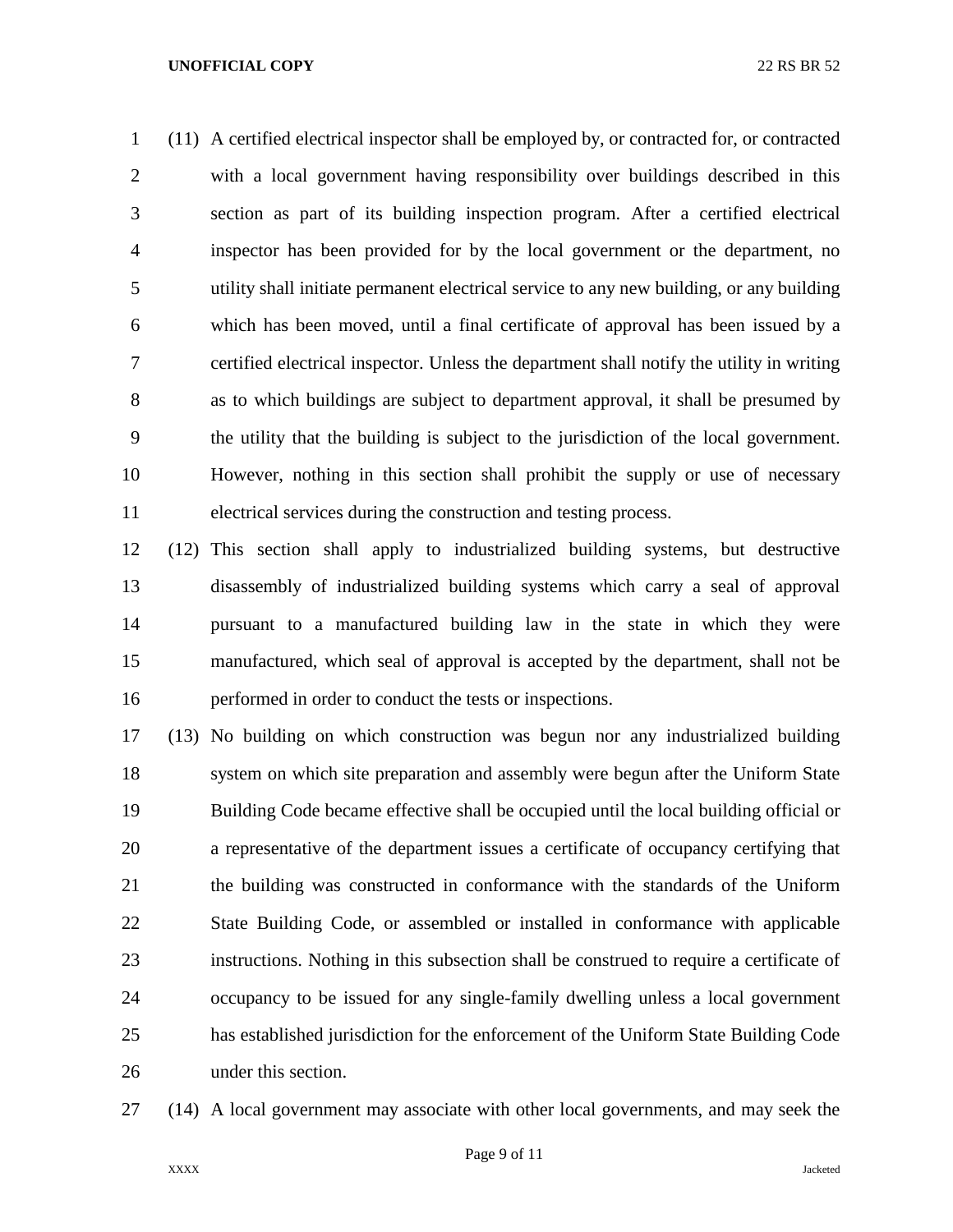| $\mathbf{1}$   |                                                                                       | technical assistance of other agencies or area development districts in order to       |  |  |
|----------------|---------------------------------------------------------------------------------------|----------------------------------------------------------------------------------------|--|--|
| 2              | provide for the local enforcement of the Uniform State Building Code.                 |                                                                                        |  |  |
| 3              | (15) Local governments or associations of local governments may contract with a       |                                                                                        |  |  |
| $\overline{4}$ |                                                                                       | person, firm, or company to perform the plans and specifications inspection or         |  |  |
| 5              | building inspection functions required of the local government by the provisions of   |                                                                                        |  |  |
| 6              |                                                                                       | this section if:                                                                       |  |  |
| 7              | (a)                                                                                   | The person performing the plans and specifications inspection is certified by          |  |  |
| 8              |                                                                                       | the department as having successfully completed the test requirements                  |  |  |
| 9              |                                                                                       | provided by KRS 198B.090 to practice as a certified plans and specifications           |  |  |
| 10             |                                                                                       | inspector;                                                                             |  |  |
| 11             | (b)                                                                                   | The person performing the building inspection is certified by the department           |  |  |
| 12             |                                                                                       | as having successfully completed the test requirements provided in KRS                 |  |  |
| 13             |                                                                                       | 198B.090 to practice as a certified building inspector;                                |  |  |
| 14             | (c)                                                                                   | The person, firm, or company does not have a conflict of interest between its          |  |  |
| 15             |                                                                                       | plan review or inspection functions and any other employment or business               |  |  |
| 16             |                                                                                       | activities;                                                                            |  |  |
| 17             | (d)                                                                                   | The person performing the plumbing inspection is certified by the department           |  |  |
| 18             |                                                                                       | as having successfully completed the requirements provided in KRS 318.140              |  |  |
| 19             |                                                                                       | to practice as a certified plumbing inspector; and                                     |  |  |
| 20             | (e)                                                                                   | The person, firm, or company does not have a conflict of interest between its          |  |  |
| 21             |                                                                                       | plan review or inspection functions and any other employment or business               |  |  |
| 22             |                                                                                       | activities.                                                                            |  |  |
| 23             |                                                                                       | (16) If the department has reason to believe that an inspector is not enforcing, or is |  |  |
| 24             |                                                                                       | improperly enforcing, the provisions of the Kentucky building codes, it shall          |  |  |
| 25             | conduct an informal hearing to review the inspector's procedures and return in        |                                                                                        |  |  |
| 26             | written form the required corrections resulting from the hearing to the inspector, or |                                                                                        |  |  |
| 27             | may take action to suspend or revoke the inspector's certificate.                     |                                                                                        |  |  |

# Page 10 of 11